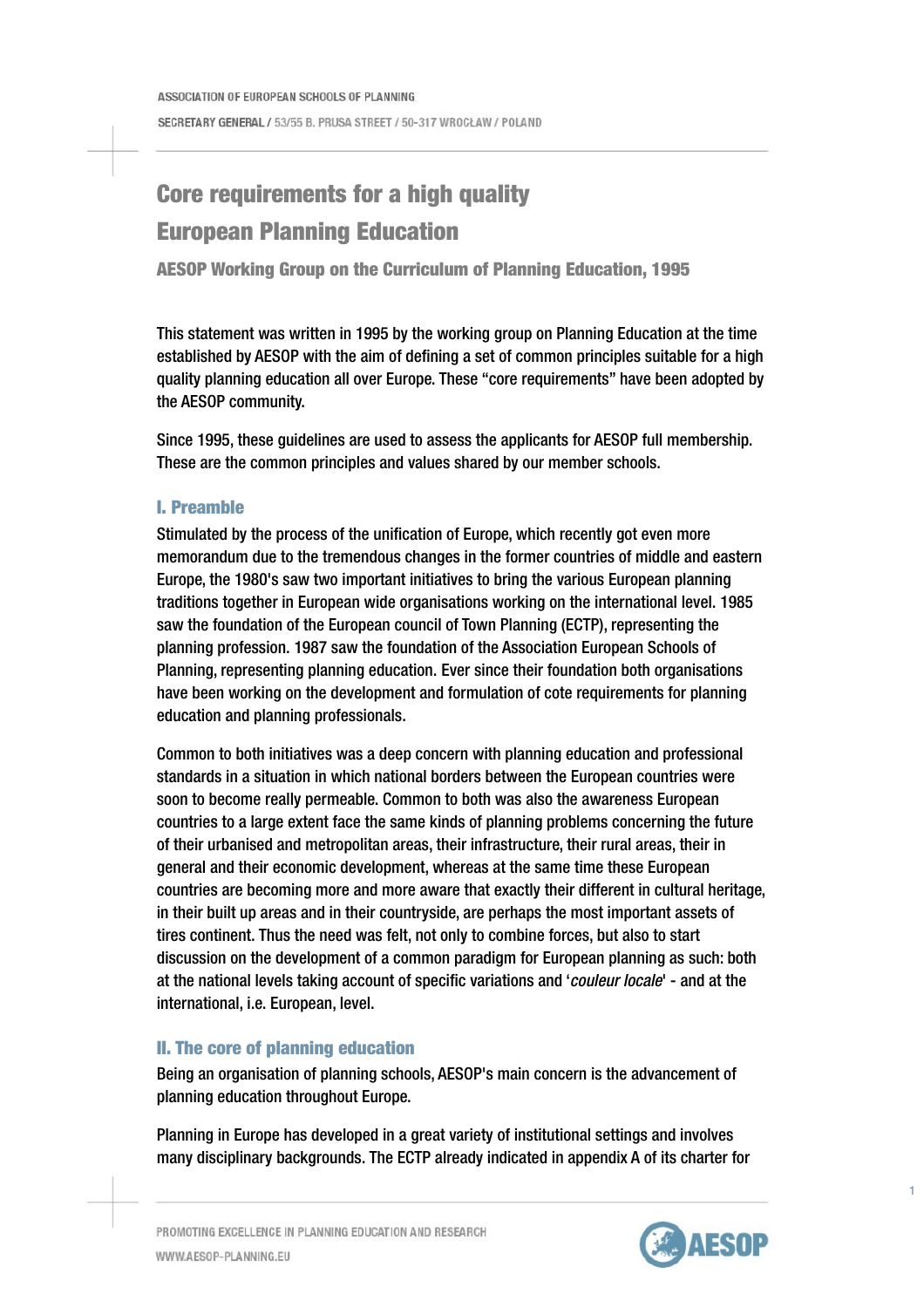town planners, that the activity of (town) planning is the work of researchers, practitioners, of proposers of policies and programmes for action, of designers of projects and of implementers. But whatever these varieties and whatever the different in purpose, style, content and methods of planning in real life circumstances, planning as a generic activity is concerned with the advancement of optimal physical conditions for the needs of society giving due account to both the long-term socio-economic developments and environmental conditions. Planning's ultimate goal is to ensure sustainable development of society and environment.

Planning education then involves the scientific study of and training in creative conceptual and practical thinking on the relation between society and environment at various territorial levels and in the search, development and advancement of opportunities for purposeful intervention in that relation to ensure sustainable development.

The core of the curriculum of planning education is threefold:

- Theoretical and practical knowledge on the desirability of legitimacy of and conditions for purposeful planning intervention;
- Theoretical and practical knowledge on the preparation and advancement of such interventions and on judging the effects thus generated;
- Technological knowledge and skills to actually engage in planning activities in real life situations.

### III. Core curriculum requirements

As planning education varies so much over Europe, reflecting each country's specifics in planning practice, in dominant disciplinary backgrounds and in their understanding of the essential requirements of the planning profession, any statement on the cote curriculum of European planning education must pay due respect to these variances, and can not and should not be elaborated in too much detail. However, there are common requirements to which every planning school should adhere. These concern the main fields to be covered and the length and intensity of the course.

As for the main fields to be covered, any planning education should be organised in such a way, that its students will get the opportunity to:

#### A. Acquire due knowledge for:

- the nature, purpose, theory and method of planning
- the history of planning as an institution and a profession]
- the cultural different in planning on a European and international level
- developments in the natural and man made (economic and social) environment and knowledge of the impact of men's exploitation, i.e. possibilities for sustainable development

 $\overline{2}$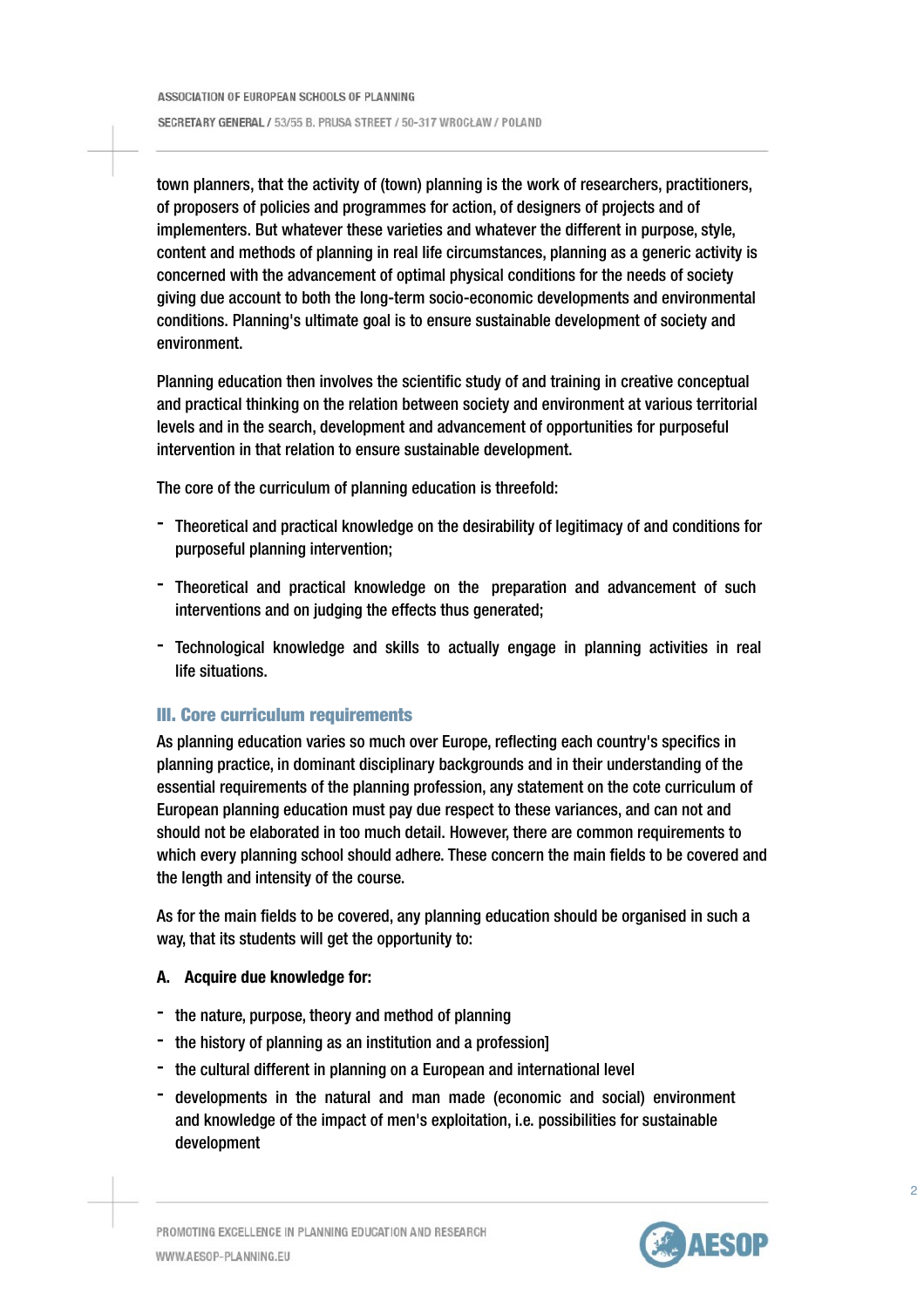SECRETARY GENERAL / 53/55 B. PRUSA STREET / 50-317 WROCŁAW / POLAND

- the political, legal and institutional context of planning practice both at the national level and at the (evolving) international i.e. European level
- the instruments and performance of instruments for implementing planning policies
- specialised fields in planning
- relationships across and between these fields

#### B. Develop practical competence in:

- methods for problem definition and collaborative problem-solving in interdisciplinary and multidisciplinary settings
- thinking in terms of concepts, instruments and measures and management of knowledge for practical application
- techniques for data collection, for data analyses and synthesising, including modern information technology
- valuing and managing the built and natural environment
- anticipating future needs of society, including the appreciation of new trends and emerging issues in planning
- methods for generating strategic planning proposals and the advancement of implementation
- integrating aesthetic and design dimensions in planning proposals
- devising plans, programmes and measures and guiding the implementation policies
- written, oral and graphic communication
- C. Develop an attitude i.e. a feeling for:
- planning to be basically oriented towards solving the needs of society within the framework of sustainable development
- the cultural embedding of the man-made environment
- the value dimension of planning
- the ethical implications of planning

Next to these any planning education should offer its students opportunities to specialise in particular fields of planning such as housing, infrastructure and transport, recreation, land development and building, design and international i.e. European affairs.

In order to give due attention to the threefold core of the curriculum as elaborated in the above mentioned fields of knowledge, competence, attitude and specialisation, the education and training of' future professional planners implies a rather lengthy and intensive programme.

A full time programme (undergraduate and graduate) will require a duration of at least 4 of education and training. If the programme is at graduate level a 2 year course will be acceptable, provided the undergraduate programme is supportive to a planning education.